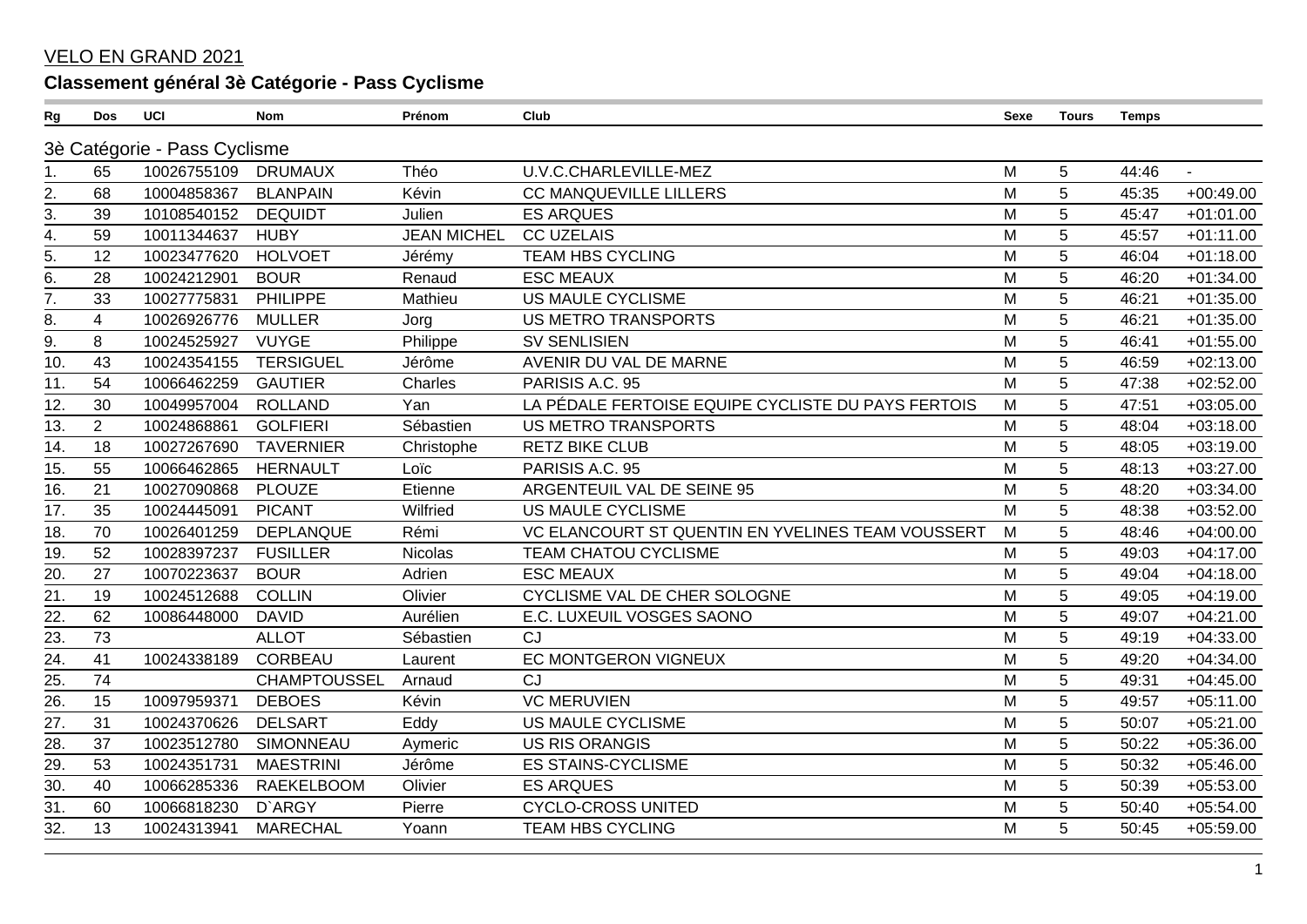## VELO EN GRAND 2021

## **Classement général 3è Catégorie - Pass Cyclisme**

| Rg                | <b>Dos</b>     | <b>UCI</b>  | <b>Nom</b>         | Prénom        | Club                                               | Sexe | Tours                   | <b>Temps</b> |             |
|-------------------|----------------|-------------|--------------------|---------------|----------------------------------------------------|------|-------------------------|--------------|-------------|
| 33.               | 10             | 10024367794 | <b>QUINTANA</b>    | Florent       | ROUE D'OR CONFLANAISE                              | M    | 5                       | 50:46        | $+06:00.00$ |
| 34.               | 51             | 10024345869 | LE BLEVENNEC       | Kévin         | OLYMPIQUE C.V.O.                                   | M    | 5                       | 51:17        | $+06:31.00$ |
| 35.               | 20             | 10027882834 | <b>ROCCO</b>       | Clément       | <b>JS FERTE GAUCHER</b>                            | M    | 5                       | 51:40        | $+06:54.00$ |
| $\overline{36}$   | 64             | 10024625351 | <b>GOIX</b>        | Thomas        | CC IGNY PALAISEAU 91                               | M    | 5                       | 51:53        | $+07:07.00$ |
| 37.               | 57             | 10069205238 | <b>BATARD</b>      | Aymeric       | <b>VELO CLUB DU SENONAIS</b>                       | M    | 5                       | 51:59        | $+07:13.00$ |
| 38.               | 75             |             | boulland           | bruno         | <b>TEAM MS</b>                                     | M    | 5                       | 51:59        | $+07:13.00$ |
| 39.               | 72             | 10016530400 | <b>JAQUET</b>      | Michael       |                                                    | M    | 5                       | 52:12        | $+07:26.00$ |
| $\overline{40}$ . | 17             | 10024998500 | <b>LAMETTE</b>     | Denis         | <b>RETZ BIKE CLUB</b>                              | M    | 5                       | 52:31        | $+07:45.00$ |
| 41.               | 24             | 10084905902 | <b>DELAPORTE</b>   | Kevin         | <b>ES PERSANAISE</b>                               | M    | 5                       | 52:40        | $+07:54.00$ |
| 42.               | 42             | 10028397843 | <b>DUBUC</b>       | Charles       | EC MONTGERON VIGNEUX                               | M    | 5                       | 52:49        | $+08:03.00$ |
| 43.               | 6              | 10088063452 | LEFEVRE            | <b>JEROME</b> | <b>SV SENLISIEN</b>                                | M    | 5                       | 53:36        | $+08:50.00$ |
| 44.               | 58             | 10026273846 | LE TOQUEU          | Pascal        | <b>ASPTT AUXERRE</b>                               | M    | $\overline{5}$          | 53:36        | $+08:50.00$ |
| 45.               | 16             | 10024922718 | <b>BATAILLE</b>    | Marc          | <b>RETZ BIKE CLUB</b>                              | M    | 5                       | 53:36        | $+08:50.00$ |
| 46.               | 25             | 10026068530 | MARTEAU            | Charles       | <b>ES PERSANAISE</b>                               | M    | 5                       | 54:30        | $+09:44.00$ |
| 47.               | 34             | 10024445192 | <b>PICANT</b>      | Franck        | <b>US MAULE CYCLISME</b>                           | M    | 5                       | 54:31        | $+09:45.00$ |
| $\overline{48}$ . | 61             | 10025449144 | <b>HAMOU</b>       | David         | <b>CYCLO-CROSS UNITED</b>                          | M    | 5                       | 54:56        | $+10:10.00$ |
| 49.               | $\overline{7}$ | 10027802608 | <b>TOUSSAINT</b>   | David         | <b>SV SENLISIEN</b>                                | M    | 5                       | 55:58        | $+11:12.00$ |
| 50.               | 32             | 10025323145 | <b>GRAVELAIS</b>   | Michaël       | US MAULE CYCLISME                                  | M    | 5                       | 56:39        | $+11:53.00$ |
| 51.               | 22             | 10066439324 | <b>CHARTIER</b>    | Nicolas       | <b>ES PERSANAISE</b>                               | M    | $\overline{4}$          | 44:51        | $-1$ LAP    |
| $\overline{52}$   | 69             | 10027959323 | <b>LEGROUX</b>     | Samuel        | <b>USM SARAN CYCLISME</b>                          | M    | 4                       | 44:56        | $-1$ LAP    |
| 53.               | 66             | 10085657145 | <b>KURNIKOWSKI</b> | Sylvain       | LAGNY PONTCARRE CYC.                               | M    | 4                       | 45:34        | $-1$ LAP    |
| 54.               | 46             | 10027837061 | <b>MOLLET</b>      | Eric          | <b>US BOIS SAINT-DENIS</b>                         | M    | 4                       | 45:38        | $-1$ LAP    |
| 55.               | 45             | 10026004064 | <b>HOLLEVILLE</b>  | Bernard       | <b>US BOIS SAINT-DENIS</b>                         | M    | 4                       | 45:44        | $-1$ LAP    |
| $\overline{56}$ . | 71             |             | <b>CHERRIER</b>    | Olivier       | <b>SC GRETZ TOURNAN</b>                            | M    | $\overline{4}$          | 46:08        | $-1$ LAP    |
| 57.               | 11             | 10024324550 | <b>SICHER</b>      | Guillaume     | <b>ROUE D'OR CONFLANAISE</b>                       | M    | $\overline{\mathbf{4}}$ | 46:16        | $-1$ LAP    |
| 58.               | 9              | 10025448639 | <b>BACHELOT</b>    | Gérard        | ROUE D'OR CONFLANAISE                              | M    | 4                       | 47:29        | $-1$ LAP    |
| 59.               | 38             | 10025277675 | <b>DURAND</b>      | Michel        | TEAM HAUTEVILLE CYCLISME                           | M    | $\overline{4}$          | 47:44        | $-1$ LAP    |
| 60.               | 44             | 10024356276 | <b>GARRIC</b>      | Christian     | <b>US BOIS SAINT-DENIS</b>                         | M    | 4                       | 50:41        | $-1$ LAP    |
| 61.               | 67             | 10024651522 | <b>LALIGUE</b>     | Philippe      | LAGNY PONTCARRE CYC.                               | M    | 4                       | 52:18        | $-1$ LAP    |
| 62.               | 5              | 10027197669 | <b>STRAUB</b>      | Amaury        | <b>ANTONY BERNY CYCLISTE</b>                       | M    | 4                       | 53:30        | $-1$ LAP    |
| 63.               | 14             | 10027594965 | <b>TRUCHET</b>     | Patrice       | <b>TEAM HBS CYCLING</b>                            | M    | 4                       | 54:37        | $-1$ LAP    |
| <b>DNF</b>        | 3              | 10025368514 | <b>HADID</b>       | Raphaël       | <b>US METRO TRANSPORTS</b>                         | M    | $\mathbf 0$             |              |             |
| <b>DNF</b>        | 29             | 10012808731 | PAUCHARD           | Stéphane      | LA PÉDALE FERTOISE EQUIPE CYCLISTE DU PAYS FERTOIS | M    | $\overline{2}$          | 21:33        | <b>LAP</b>  |
| <b>DNF</b>        | 23             | 10024348192 | <b>COURTIADE</b>   | Jean Claude   | <b>ES PERSANAISE</b>                               | M    | 3                       | 41:25        | <b>LAP</b>  |
|                   |                |             |                    |               |                                                    |      |                         |              |             |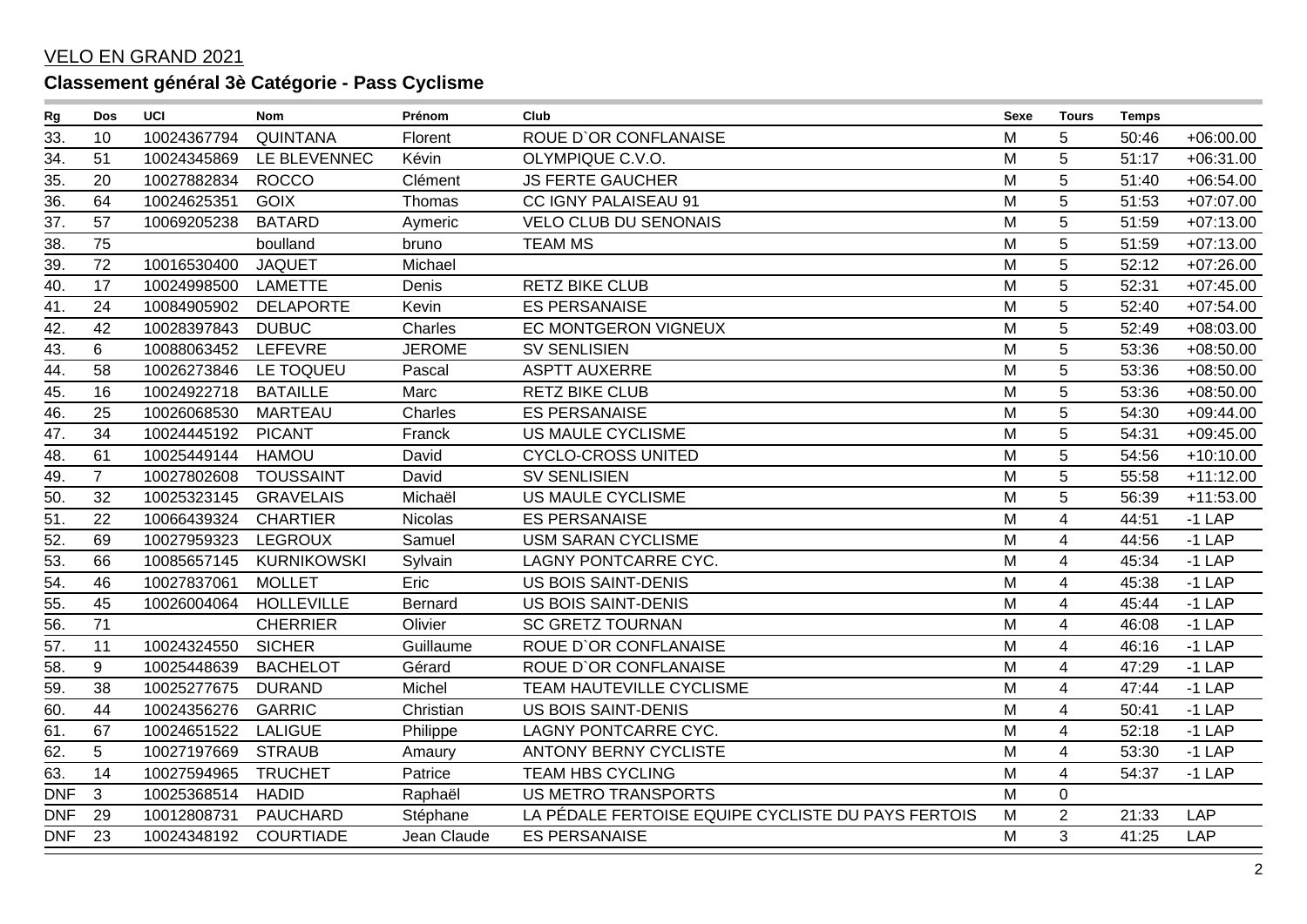#### VELO EN GRAND 2021

## **Classement général 3è Catégorie - Pass Cyclisme**

| Rg         | Dos     | <b>UC</b>                     | Nom            | Prénom  | Club                                             | Sexe | Tours | Temps |         |
|------------|---------|-------------------------------|----------------|---------|--------------------------------------------------|------|-------|-------|---------|
| <b>DNF</b> | r<br>O. | J <sub>4</sub> 7981F<br>  OO: | <b>JACQUET</b> | Quentin | $\sim$ $\sim$ $\sim$<br>ĸд<br>--<br>∸AMIr∶<br>◡◡ | IVI  |       |       | ΛL<br>ட |

Nombre d'inscrits: 67